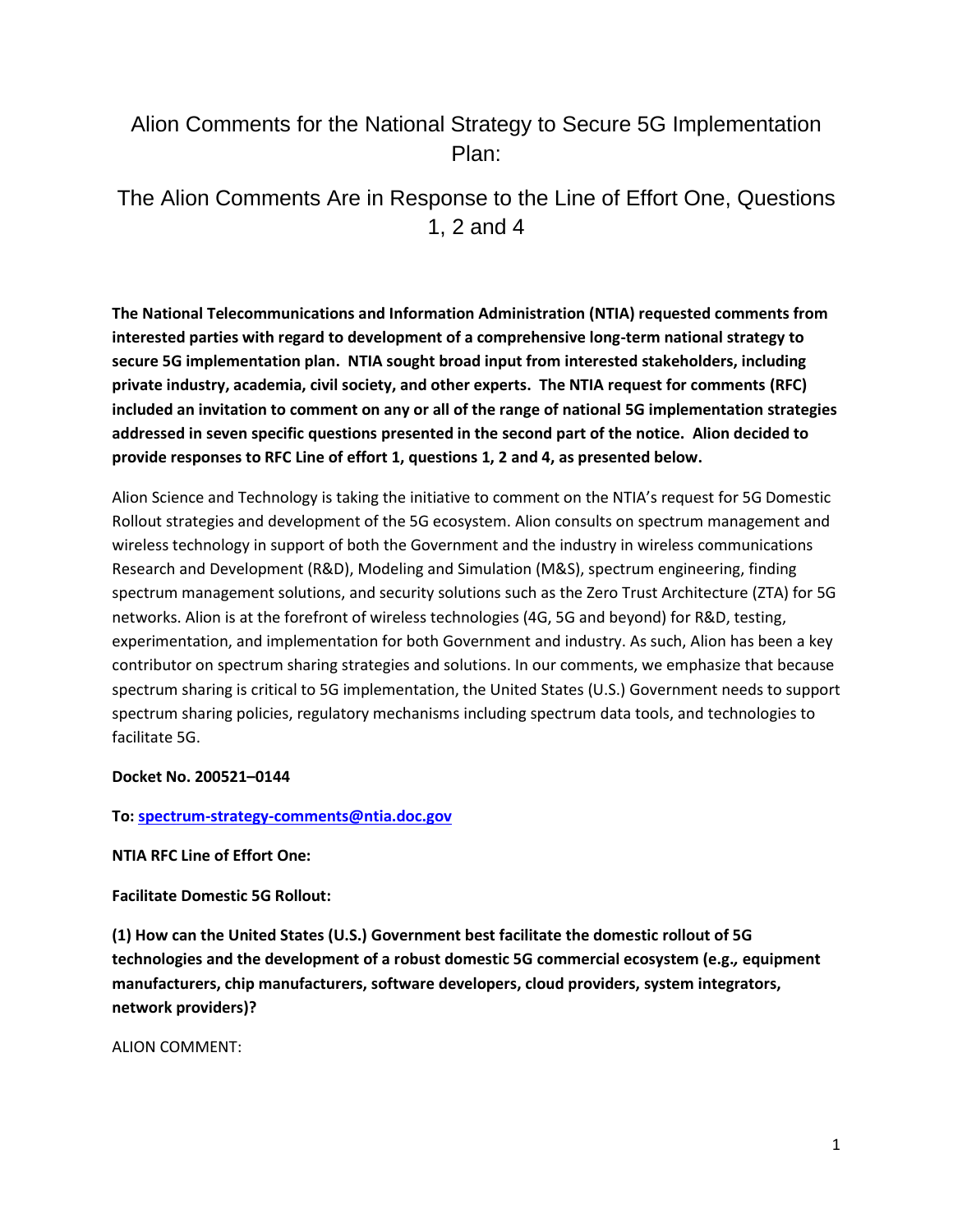Alion believes that because spectrum is the underlying resource for the domestic rollout and implementation of 5G technologies and beyond, the U.S. Government should take the following steps to increase the availability of spectrum 1. Spectrum sharing, 2. R&D, 3. Collaboration in testing:

- 1. Spectrum Sharing:
- Promote spectrum sharing by allowing shared use between Federal and non-Federal operations. For example, Department of Defense (DoD) could implement 5G technologies for use on DoD facilities or in the battlefield that would switch to wireless providers outside those areas. This would allow commercial industry to benefit from 5G research performed by the national and DoD Labs, as well as allow the Government to benefit from reduced costs by purchasing COTS equipment.
- Create a national level framework of spectrum sharing systems that can provide automated/smart solutions for accurate and efficient spectrum availability. This framework would connect spectrum sharing systems deployed in specific frequency bands to further enable dynamic spectrum usage by both federal and non-federal users.
- Create fora for collaboration and cooperation between incumbents who are occupying spectrum and the wireless industry that is seeking access to spectrum. Because the Federal Government is a major occupier of spectrum, one forum should bring together the wireless industry and the Federal agencies to consider the spectrum pipeline. Other fora could focus on cooperation and collaboration between the wireless industry and other incumbent radio services. The objective of the groups should be to develop recommendations for paths forward in accessing spectrum including identifying new approaches to spectrum sharing and time-based coordination.
- 2. R&D:
- U.S. Government should leverage the ongoing commercial R&D and innovation in 5G and beyond technologies.
- Prioritizing the R&D efforts by the U.S. Government can lead to unique and differentiated advantages of 5G technologies and beyond with enhanced features such as: Ubiquitous connectivity, Broadband, Internet of Things (IoT), Ultra Low Latency (UrLLC) and the Massive Machine Type Communications (mMTC). 5G technology R&D efforts will benefit DoD use cases with automation and improved efficiencies, rapid deployments, affording the anytime anywhere capabilities, and virtual and augmented reality for DoD operations.
- Additionally, Alion believes that the R&D efforts should also prioritize ZTA to secure the 5G networks including private and standalone network use cases. DoD should invest in R&D to come up with 5G plug and play solutions that offer rapid deployment of technology in the DoD use cases.
- 3. Collaboration on testing
- U.S. Government should also collaborate with the National Advanced Spectrum and Communications Test Network (NASCTN), which is a multi-agency (NTIA, NIST, DARPA, NSF,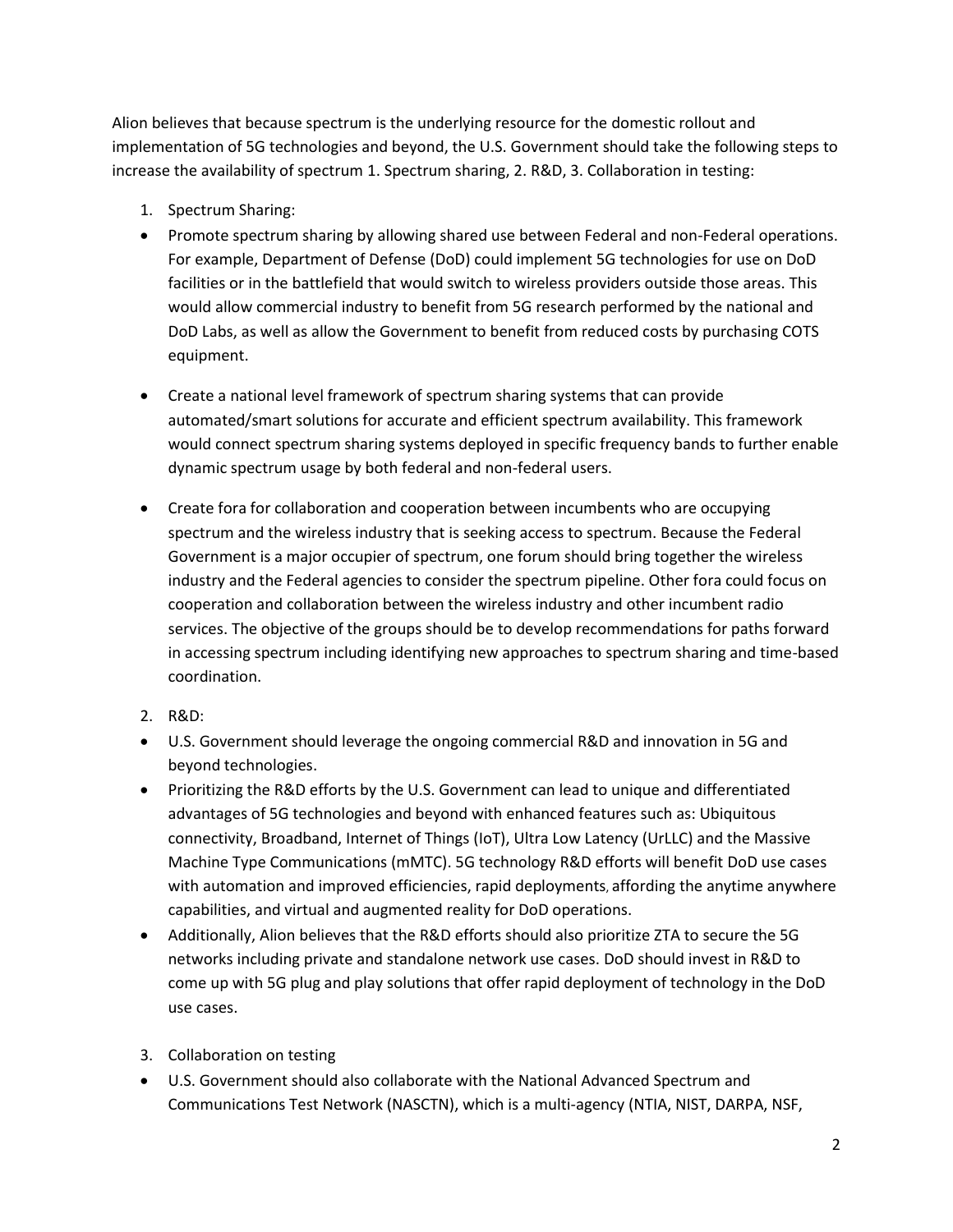NOAA and NASA) chartered partnership. It organizes a national network of Federal, academic, and commercial test facilities. It provides the robust test environment and validates the test and measurement data the testing, modeling and analysis necessary to develop and deploy spectrum sharing technologies, and works with the spectrum policy requirements and regulations. These test facilities promote and facilitate the experimentation and integration of commercial and DoD use cases, e.g. commercial launching space at their facilities like the Institute for Telecommunication Sciences (ITS) in Boulder, CO.

## **NTIA RFC Line of Effort One:**

### **Facilitate Domestic 5G Rollout:**

# **(2) How can the U.S. Government best foster and promote the research, development, testing, and evaluation of new technologies and architectures?**

## ALION COMMENT:

Alion believes that the U.S. Government could best foster and promote research, development, testing and evaluation of new technologies and architecture by continuing to fund DARPA, NIST, NASCTN and other Federal entities' development of spectrum sharing technologies (particularly technologies that are interference resistant to support both commercial interests and the DoD operational interests).

- The U.S. Government should work with industry to develop sharing-oriented spectrum management tools for seamless and efficient operations without compromising the latency or security.
- Collaborations with these entities in the R&D, testing and validation of 5G technology will boost the innovative shared spectrum solutions for both the Government and the industry. 5G technology testing and evaluation can promote spectrum sharing with the plug and play and mix and match solutions to create and articulate use cases, increasing productivity.
- Alion believes that a smart/automated, data-driven spectrum sharing system with a national level framework should be created. It will add to efficiency and accuracy of spectrum sharing.

### **NTIA RFC Line of Effort One:**

### **Facilitate Domestic 5G Rollout:**

**(4) What areas of research and development should the U.S. Government prioritize to achieve and maintain U.S. leadership in 5G? How can the U.S. Government create an environment that encourages private sector investment in 5G technologies and beyond? If possible, identify specific goals that the U.S. Government should pursue as part of its research, development, and testing strategy.**

### ALION COMMENT:

To achieve and maintain U.S. leadership in 5G, the U.S. Government should prioritize the development of ultra-reliable, low latency technologies utilizing the 5G waveform. This best aligns with DoD